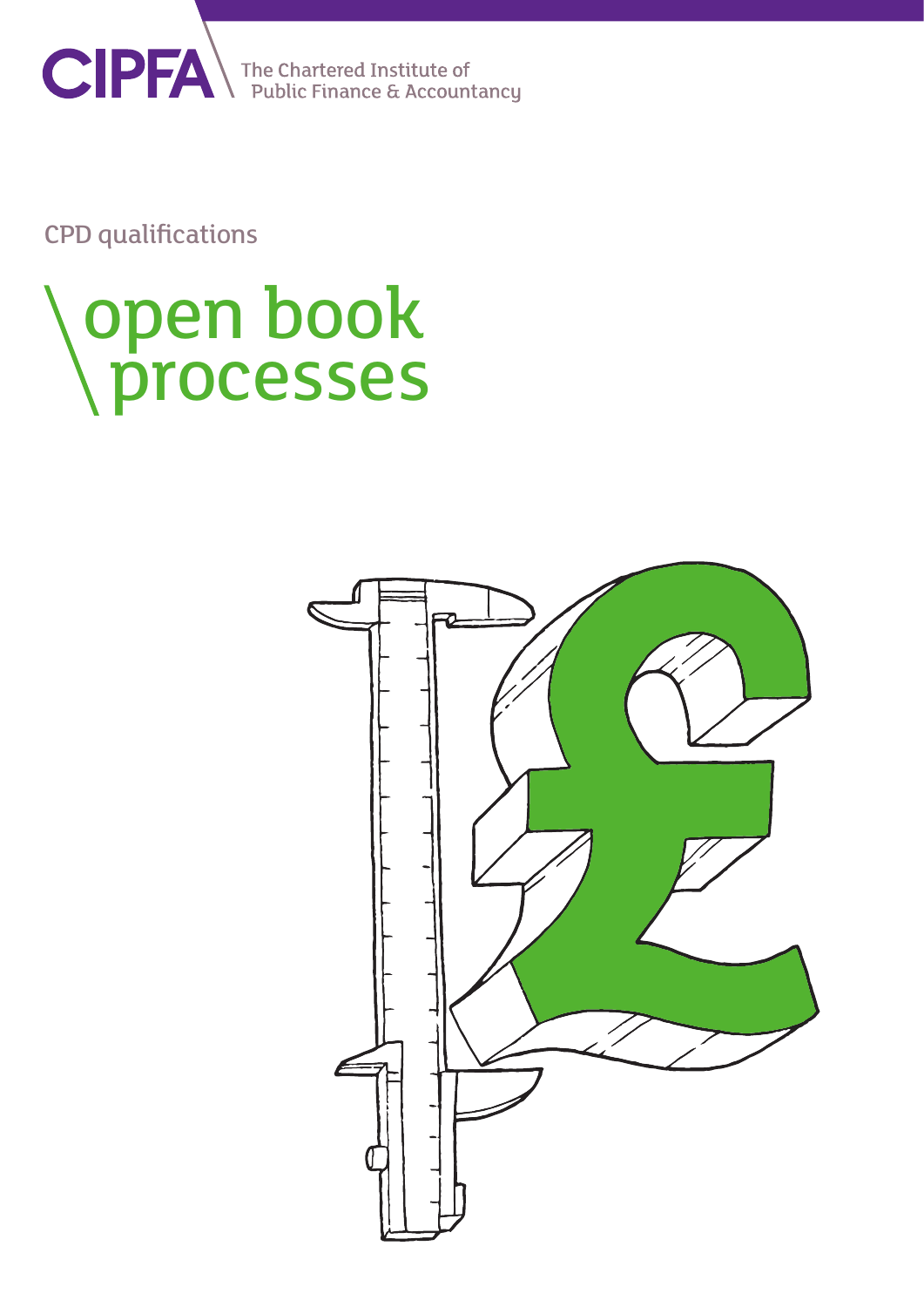## about the course

Even in today's climate, organisations are capable of achieving tough targets and developing collaborative processes that ensure projects deliver outstanding results.

Open book processes involve sharing cost information within organisations and across organisations in the supply chain, and encourages more robust contract management through lean processes and risk management.

It helps establish the actual cost of a project, as well as a basis for performance improvement incentives. Open book processes allow organisations to:

- $\blacksquare$  identify clear, mutual benefits and aligned values resulting in improved services
- share knowledge and information enabling partnering organisations to become more innovative with their working practices
- scrutinise and analyse all costs which identifies opportunities for cost efficiencies and improved value for money
- avoid problems as a result of more open and transparent cost information
- **E** ensure risks are clearly allocated and managed more effectively.

CIPFA's Open Book Processes programme is delivered in association with our training partner for Open Book Processes, Stradia Ltd.

You will be equipped to maximise potential gains from the use of open book techniques by:

- $\blacksquare$  learning how to create dynamic and innovative ways of operating that will support the overall delivery of value for money within your services
- understanding the key skills required to develop and manage sustainable improvements to your business plans.

#### Who is the course aimed at?

The Open Book Processes course is aimed at all client and contract partner staff who wish to develop and improve their practical understanding of open book tools and techniques.

#### Duration

The Open Book Processes course is completed over three days of classroom learning.

#### **Assessment**

You will be assessed by examination on the last day of the course.

#### Accreditation

On successful completion of the course, you will be awarded the CIPFA Certificate in Open Book Processes.

#### Pricing

Delegates pay £995 +VAT

A 10% discount is available to all CIPFA members.

The course fees include:

- **Tuition and all course materials**
- Assessment, marking and moderation
- Certification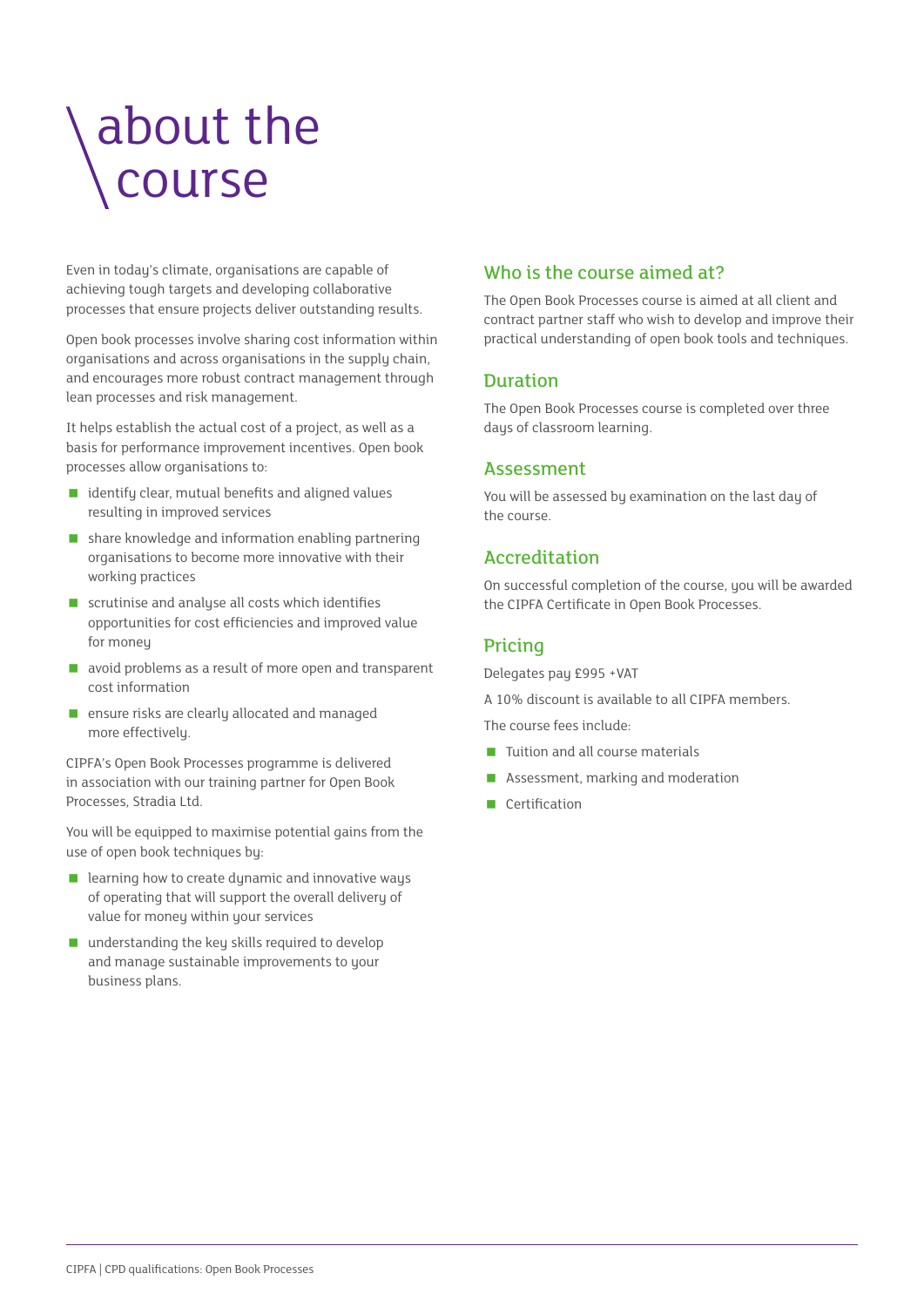## course outline

### Day One: Procuring and initiating an open book contract

#### Session 1 – The Procurement Process

- Developing and agreeing objectives
- **Establishing a procurement strategy**
- Developing a definition for actual cost
- Use of incentives
- Defining the pain / gain share arrangements
- Developing a target setting process
- **Establishing financial partner selection criteria** 
	- Overheads and profit
	- Cost models, cost plans and schedules of rates
	- Open book procedures
	- Henry Brothers (Magherafelt) Limited And Others vs. Department Of Education For Northern Ireland

#### Session 2 – Initiating open book accounting processes

- Collaborative working
- **Agreeing contract terms**
- **Finalising a definition for actual cost** 
	- Site cost
	- Local, branch or site overheads
	- Disallowed cost
- Understanding off site and head office overheads and profit
- **Finalising the target setting process**
- Setting the target price
- Developing risk allowances
- **Establishing design development allowances**

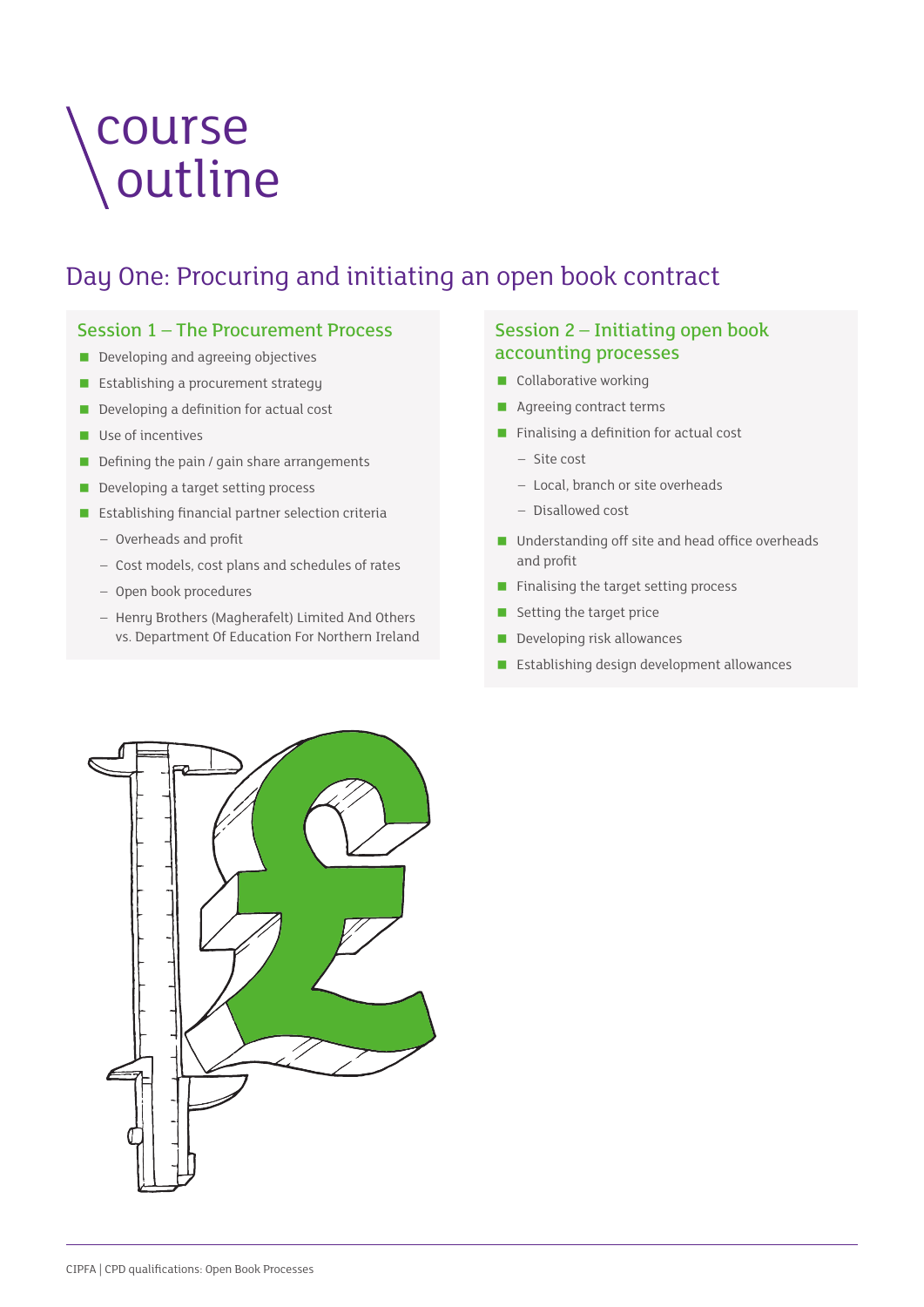### Day Two: Implementing and managing open book processes to achieve value for money

#### Session 3 – Managing an open book accounting contract

- **Agreeing the cost management and reporting** processes
	- Format of information
	- Cost codes
	- Phases and batches
	- Reporting requirements
	- Systems, models and spreadsheets
- Agreeing the process for compiling with a definition of actual cost
	- Discounts
	- Plant hire
	- Internal companies
	- Accruals
- **Managing changes and variations** 
	- Price variation
	- Adjusting the target price

#### Session 4 – Techniques for reducing cost

- Value management
- Value engineering
- **Process re-engineering**
- Supply chain management
- **Standardising components and design**
- **Effective use of frameworks and long-term contracts**
- Strategic planning and purchasing

#### Session 5 – Corporate governance and auditing

- **Agreeing an audit strategy**
- **Implementing efficient audit processes**
- **Reviews**
- Sign off and approvals

#### Session 6 – Team structure

- Roles and responsibilities
- **Problem solving**
- Communication
- **Training and coaching**

#### Session 7 – Performance improvement

- **Review process**
- **Key Performance Indicators**
- **Feedback**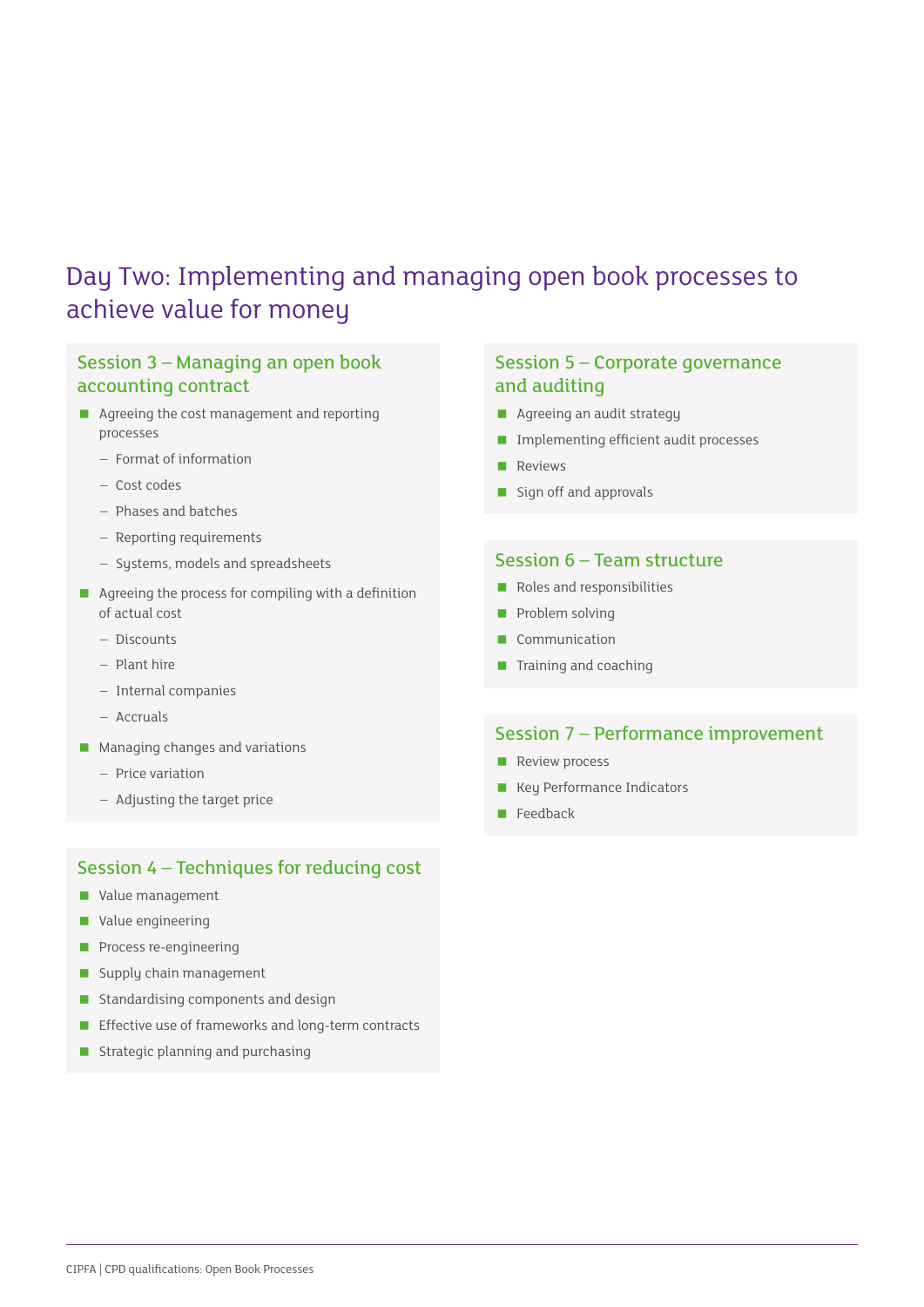### Day Three: Open book in practice

Day Three will give you the chance to appreciate how the learning may apply directly in your workplace. You will also have the opportunity to share experiences, ask further work-related questions and prepare for the examination.

#### Session 8 – Workshop review

- Group discussion
- **Sharing work-based experiences**

#### Session 9 – Open book processes in practice

- $\blacksquare$  Solutions to workplace scenarios
- Chosen topics of focus
- Question and answer session

#### Session 10 – Personal development

- **Personal reflection**
- **Personal action planning**

#### Session 11 – Examination

## This course carries 21 CPD hours

#### How to book

Search for course dates and location details at: **[www.cipfa.org/o](http://www.cipfa.org/training)bp**

Or phone: **+44 (0)20 7543 5600**

#### In house delivery

The programme can be delivered in-house and at your location, saving you valuable time and money.

This is especially cost-effective for organisations interested in training a number of individuals or whole teams.

For more information about running the programme in-house, contact us at: **[InHouseTraining@cipfa.org](mailto:InHouseTraining%40cipfa.org?subject=)**

#### Your CPD

All CIPFA training counts towards your continuing professional development (CPD). If you are a CIPFA Chartered Member, you are required to undertake a minimum of 20 hours of relevant CPD activity each year as part of maintaining your professional competence and to develop skills and knowledge.

For full details visit: **www.cipfa.org/cpd**